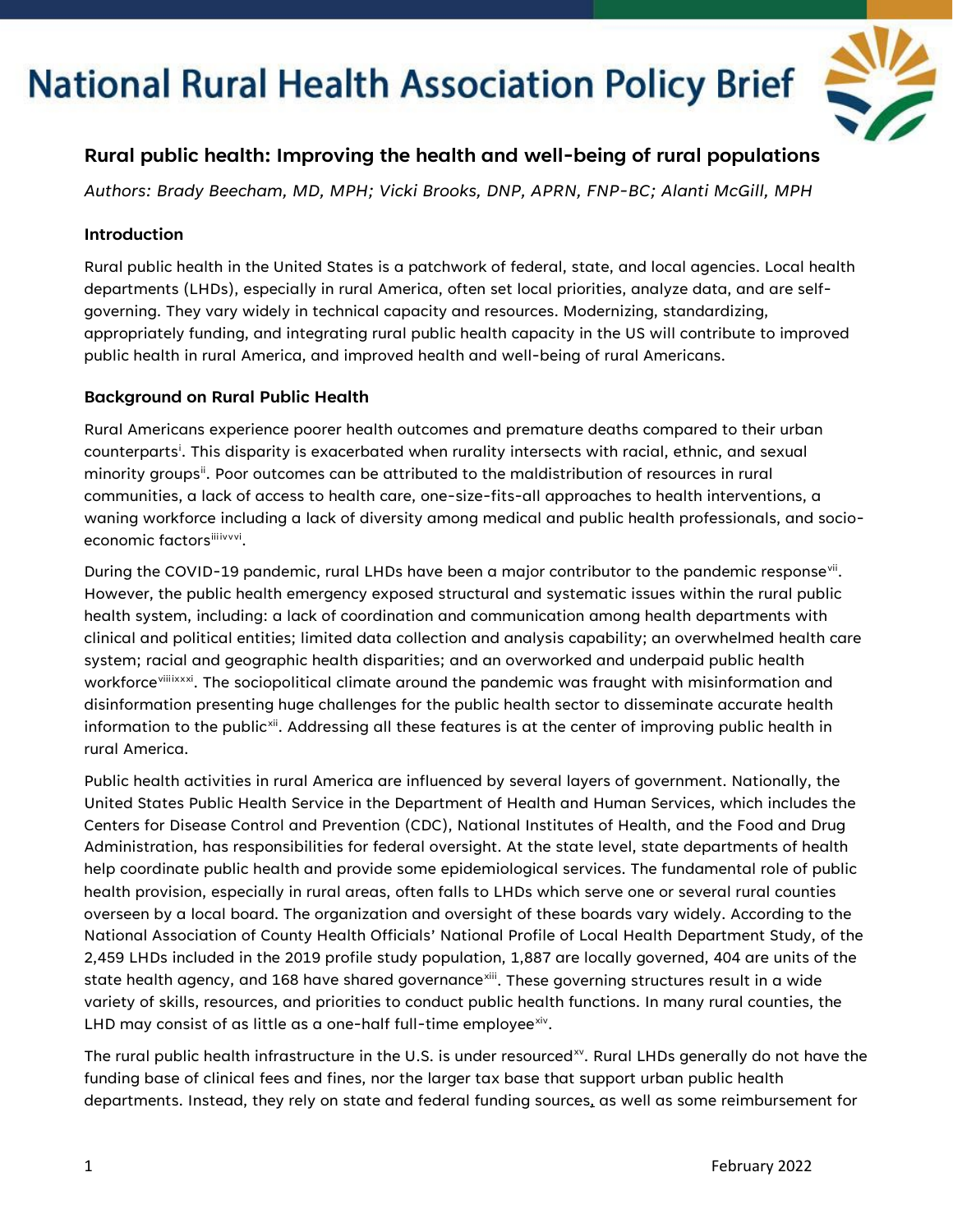

the provision of direct clinical services. The COVID-19 pandemic raised the profile and potential funding streams for public health, including in the House Labor-HHS Appropriations bill containing \$1 billion for public health infrastructure for FY2022 annual appropriations and the Build Back Better Act (Subtitle J-Public Health) which includes the availability of \$7 billion until expended to support core public health infrastructure for the state, territorial, local, and tribal health departments. In addition, COVID-19 relief funding throughout the pandemic has been used for public health work. However, reliable funding streams outside of a pandemic remain elusive. Based on the current state of rural public health in the US, NRHA proposes policy recommendations in the areas of integration, infrastructure and funding, workforce, and equity.

#### **Policy recommendations**

The following policy recommendations outline actionable measures and policy positions that, if adopted, could positively impact rural public health outcomes.

#### *Integration*

Rural LHDs are essential for management and implementation of core public health activities, however, they struggle due to smaller size, budgets, and a lack of technical expertise. A patchwork of government agencies is involved, but an Office of Rural Health within the CDC could provide one location for specific support including data systems and tools, surveillance, and reporting.

● Pass the S.3149/H.R.5848 [Rural Health Equity Act,](https://www.congress.gov/bill/117th-congress/senate-bill/3149?s=1&r=18) a bill introduced in November 2021, to establish an Office of Rural Health in the CDC to support and focus on coordinated and streamlined rural public health activity, data collection, and reporting across the country.

#### *Infrastructure and funding*

Inadequate funding, low technology, and limited physical and human infrastructure make it challenging for rural public health systems to respond to rural health disparities and emergencies. Rural public health needs access to modern surveillance and laboratory techniques, as well as access to advanced clinical and research personnel[xvi.](#page-3-10)

- Modernize the broadband capability, advanced technology, and technical disease surveillance skills of local public health agencies. Promote and support academic affiliations with universities, cooperative state extension systems already in place, and expert sharing.
- Create ongoing reliable funding streams for rural public health activities by ensuring that a portion of public health funding is targeted to rural communities to improve the health status of rural residents and decrease rural health disparities. Predictable funding outside of a public health emergency will allow the development of long-term strategies to improve the health status of rural residents and strengthen resiliency for emergencies.

#### *Workforce*

Due to budgetary constraints, LHDs are often not able to provide competitive salaries to public health officials compared to urban areas or the private sector. To recruit, retain, and strengthen the public health workforce in rural areas, incentives such as loan repayments and/or tax incentives are imperative. It is vital for these incentive programs to actively engage with public health professionals from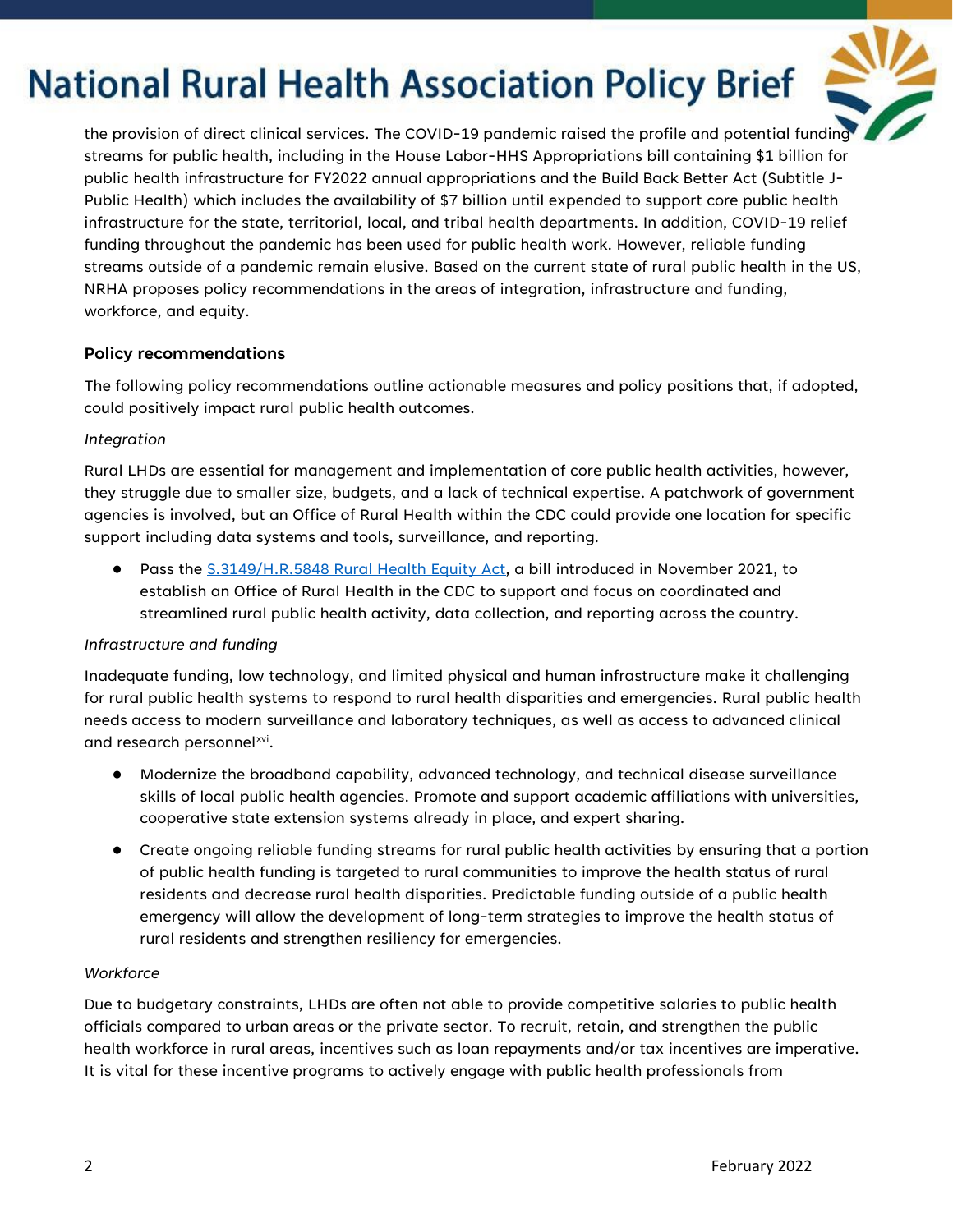

underrepresented groups to recruit a diverse workforce reflective of the community. This workforce should be strengthened with ongoing professional training programs and linkages with other professionals.

- Provide grants, loan repayment, and tax incentives within state and federal programs to recruit skilled and diverse talent into the public health workforce in rural areas.
- Enhance state and federally-funded educational training programs and professional development opportunities for rural health professionals.
- Promote staff-sharing practices including with academic or clinical affiliates. Local health departments could have an academic affiliation with a university or college in their state. This affiliation could provide education for developing public health workers in rural areas.

#### *Health Equity*

Health disparities in rural areas result from many underlying social determinants of health. A focus on equity can help to leverage community assets and strengths to achieve health equity. Including diverse community representation in planning and implementation of public health initiatives as well as analyzing rural data through a lens of equity will help identify differences across subpopulations and allow stakeholders to appropriately design programs, policies, and interventions.

- Disaggregate health data to enable analysis by race, ethnicity, geography, gender, etc.
- Promote diverse rural public health workforce and initiatives which address social determinants of health.
- Support and train community health workers to support prevention and address community health needs in culturally-relevant ways.

#### **Conclusion**

Strengthening of the rural public health workforce and infrastructure has the potential to improve lives and health in rural America. However, without improved integration, access to data and surveillance tools, staff with strong skills, and a focus on improving rural health and health equity, these gains will not be achieved. The establishment of a focused Office of Rural Health in the CDC, as well as efforts to strengthen infrastructure, workforce, equity, and reliable funding can help to position rural public health to keep communities healthier.

<span id="page-2-0"></span><sup>i</sup> Centers for Disease Control and Prevention. (2017, January 12). *Rural Americans at higher risk of death from five leading causes*. Centers for Disease Control and Prevention. Retrieved from <https://www.cdc.gov/media/releases/2017/p0112-rural-death-risk.html>

<span id="page-2-1"></span>ii James, C. V., Moonesinghe, R., Wilson-Frederick, S. M., Hall, J. E., Penman-Aguilar, A., & Bouye, K. (2017, November 27). *Racial/ethnic health disparities among rural adults - United States, 2012–2015*. Centers for Disease Control and Prevention. Retrieved from<https://www.cdc.gov/mmwr/volumes/66/ss/ss6623a1.htm>

<span id="page-2-2"></span>iii Health Resources and Services Administration. (2020, June). *Rural disparities in access to care - health resources and ...* Retrieved fro[m https://www.hrsa.gov/sites/default/files/hrsa/advisory-committees/graduate-medical](https://www.hrsa.gov/sites/default/files/hrsa/advisory-committees/graduate-medical-edu/publications/cogme-rural-health-policy-brief.pdf)[edu/publications/cogme-rural-health-policy-brief.pdf](https://www.hrsa.gov/sites/default/files/hrsa/advisory-committees/graduate-medical-edu/publications/cogme-rural-health-policy-brief.pdf)

<span id="page-2-3"></span>iv Weisgrau, S. (1995). *Issues in rural health: Access, hospitals, and reform*. Health care financing review. Retrieved from<https://www.ncbi.nlm.nih.gov/pmc/articles/PMC4193574/>

<span id="page-2-4"></span><sup>v</sup> National Conference of State Legislators. (n.d.). *Closing the Gaps in the Rural Primary Care Workforce*. NCSL. Retrieved from<https://www.ncsl.org/research/health/closing-the-gaps-in-the-rural-primary-care-workfor.aspx>